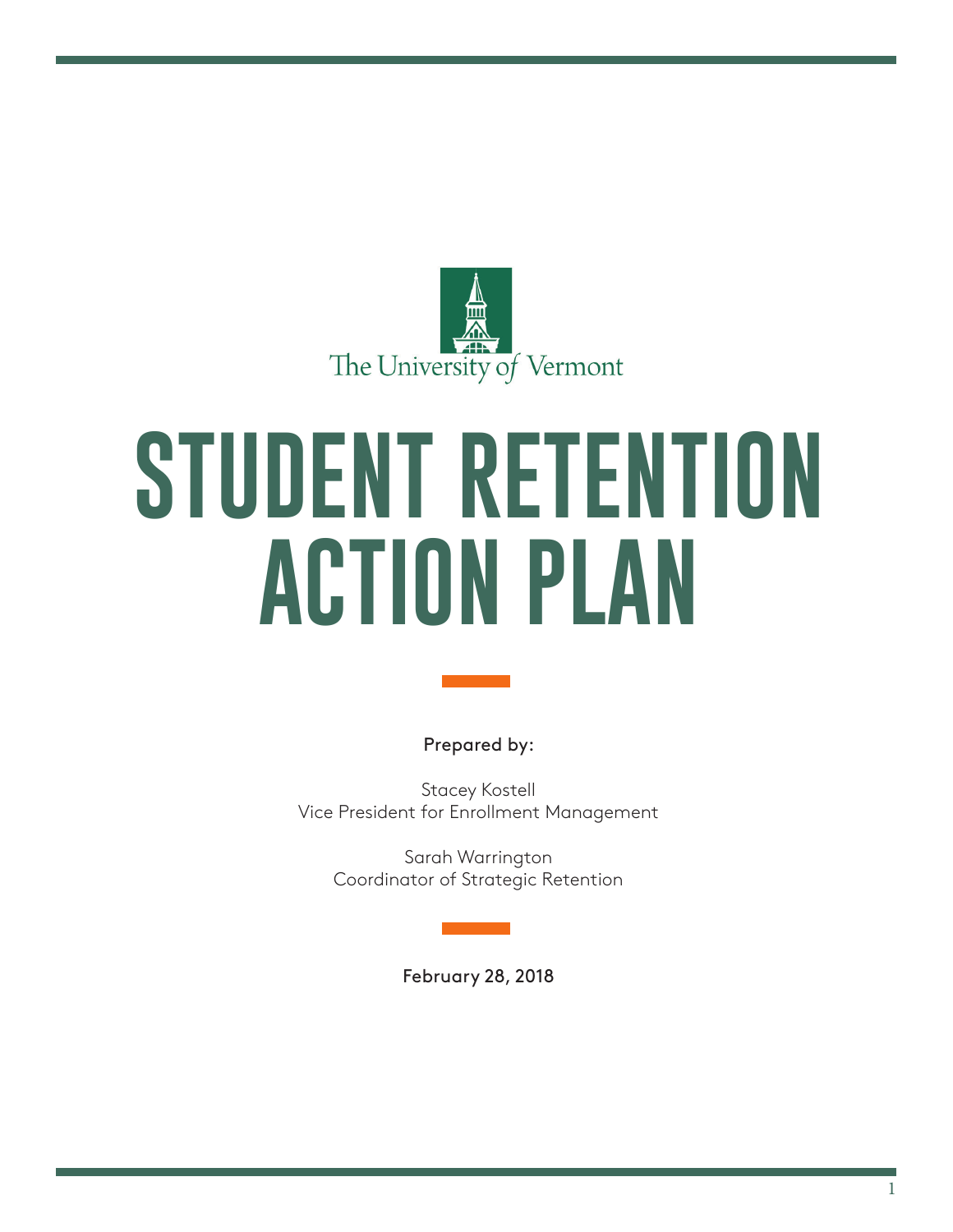

Increasing the retention of our undergraduate students is a priority for the University of Vermont, as articulated in the President's Strategic Action Plan and the underpinning Academic Excellence Goals. The importance of our focus here cannot be overstated – delays in student progress negatively impact a student's likelihood of graduation, the cost and afordability of a college degree, the quality of a student's overall educational experience, and a university's reputation and rankings. Forfeited revenue is, of course, another impact. Under the University's budget model, undergraduate net tuition revenue flows directly to the colleges and schools.

The University's retention rate hovers at 86% and has remained essentially unchanged over the last ten years. While this number is not low relative to national averages for public universities, it is low relative to nearly all of our comparator institutions (public and private). As we work together to increase this rate, a coordinated, sustained, comprehensive, and strategic approach is necessary. This Student Retention Action Plan provides such an approach and is intended to serve as a guide document for deans and other leaders as we seek to realize measurable progress in the next three years.

The Student Retention Action Plan identifes retention action steps, responsible parties, timelines, and outcomes. It was developed in partnership with academic and student service leadership in the colleges and schools, Student Affairs, the Office of Institutional Research, the Division of Enrollment Management, and the Office of the Provost. Its contents have been informed by (1) trial and error of individual retention eforts within selected units, (2) January 2017 updates to college/school retention plans, (3) thoughtful feedback shared during retention discussions over the fall 2017 semester, and (4) deans' comments on the draft plan.

Increased student retention is a priority for the University. Working together, we have every confdence we can realize improvements in this important indicator for student success and satisfaction.

Stacey Kostell Vice President for Enrollment Management



David Rosowsky Provost and Senior Vice President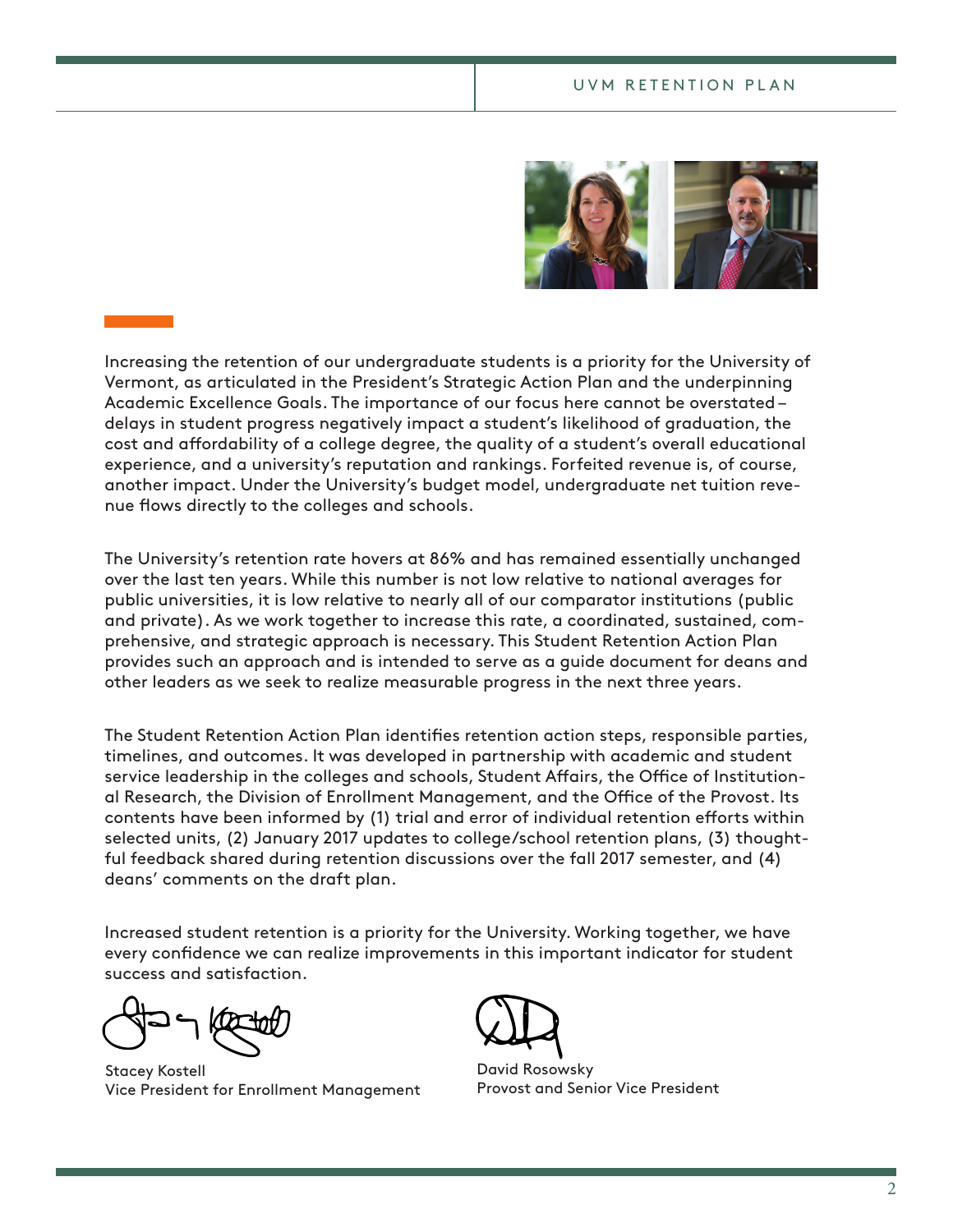# **CONTENTS**

**INTRODUCTION**

**CURRENT SITUATION**

**STRATEGIES FOR IMPACTING CHANGE**

**ACTION PLAN OF STRATEGIES AND PERSONS/GROUPS RESPONSIBLE**

**ORGANIZATIONAL STRUCTURE FOR RETENTION-RELATED INITIATIVES**

**APPENDICES**

**RECOMMENDATIONS FOR BEST PRACTICES IN RETENTION FIRST YEAR EXPERIENCE PRIMER**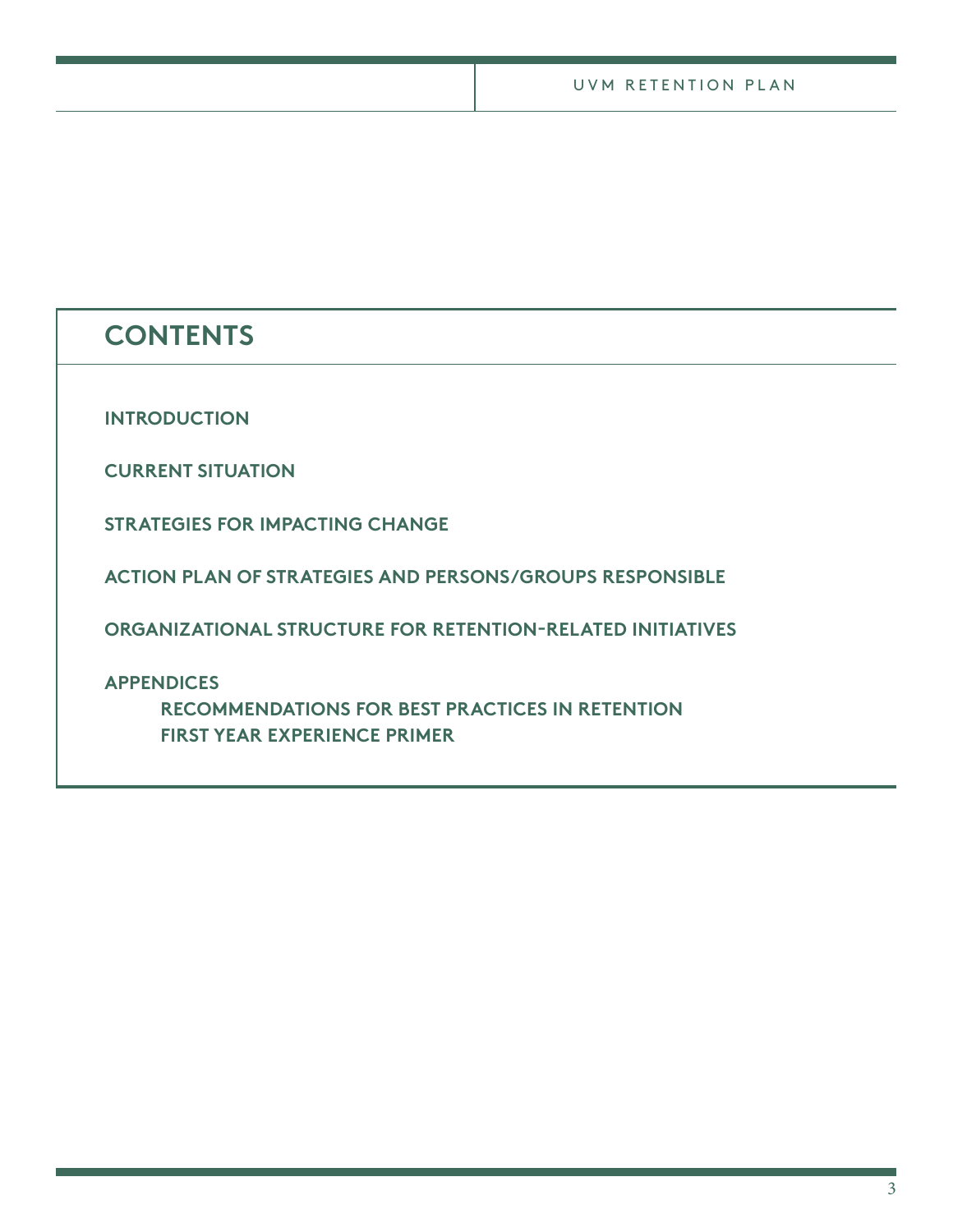## **INTRODUCTION**

The quality of a university's educational experience is measured in part by undergraduate student retention and graduation rates. As the University of Vermont continues to "foster quality and academic excellence by improving the whole student experience" (President's Strategic Action Plan, 2013), collaboration across the institution will be necessary to advance our goals in these areas.

The University of Vermont has maintained retention and graduation rates well above the national averages for four-year, public institutions. However, even as our rates of retention and four-year graduation outperform national statistics, our current frst-year retention rate of 86% and four-year graduation rate of 64% place us near the bottom of our comparator group. As we look to increase these rates, which have been virtually unchanged for the last 10 years, a substantial commitment on the part of the institution is necessary.

National retention research and practice reveal that increases in retention and graduation rates require a "web of interlocking initiatives" (Kuh, 2005) that connect and integrate with overarching institutional goals and values. Meaningful change is the product of a network of comprehensive, sustained efforts that enrich the educational experience and take in to account the diversity of students served by the University.

Frequently when we talk about why students persist at an institution, we look to the 10 known factors that impact student retention. The factors are broken in to two categories: student characteristics and institutional experiences.

| <b>STUDENT CHARACTERISTICS</b> | <b>INSTITUTIONAL EXPERIENCES</b>                 |
|--------------------------------|--------------------------------------------------|
| Academic prep                  | Level and quality of engagement                  |
| Residency                      | Integration (academic, co-curricular and social) |
| Gender                         | Academic challenge                               |
| Motivation/Grit                | Supportive campus environment                    |
| Financial                      |                                                  |
| External (family, behavioral)  |                                                  |

Fundamentally, a student bases their decision to stay or to leave on a complex set of factors comprised of unique costs and benefts. From an institutional point of view, if we are to be strategic, we must identify factors that are shared by many students and over which our institutional activity can have infuence. Then, we must develop or improve upon systems to exert that infuence.

Some of the factors outlined above are unchangeable and/or determined before a student arrives. As an institution, we may act through our recruitment and selection processes to determine the makeup of pre-college factors and how they affect entering students. We can also impact how pre-college factors affect a student's success by providing interventions designed to augment or lessen those factors.

Undoubtedly, the overall on-campus experience is infuenced by the choices and functioning of the student within the environment. It is important for us to gather information about the nature and quality of students' experiences and to review and alter campus systems that we know to be critical to students' satisfaction as well as those that are known to cause difficulties. Ultimately, all of the factors, which encompass a student's academic, social and cultural integration in the university environment, serve as key determinants in their overall rate of retention.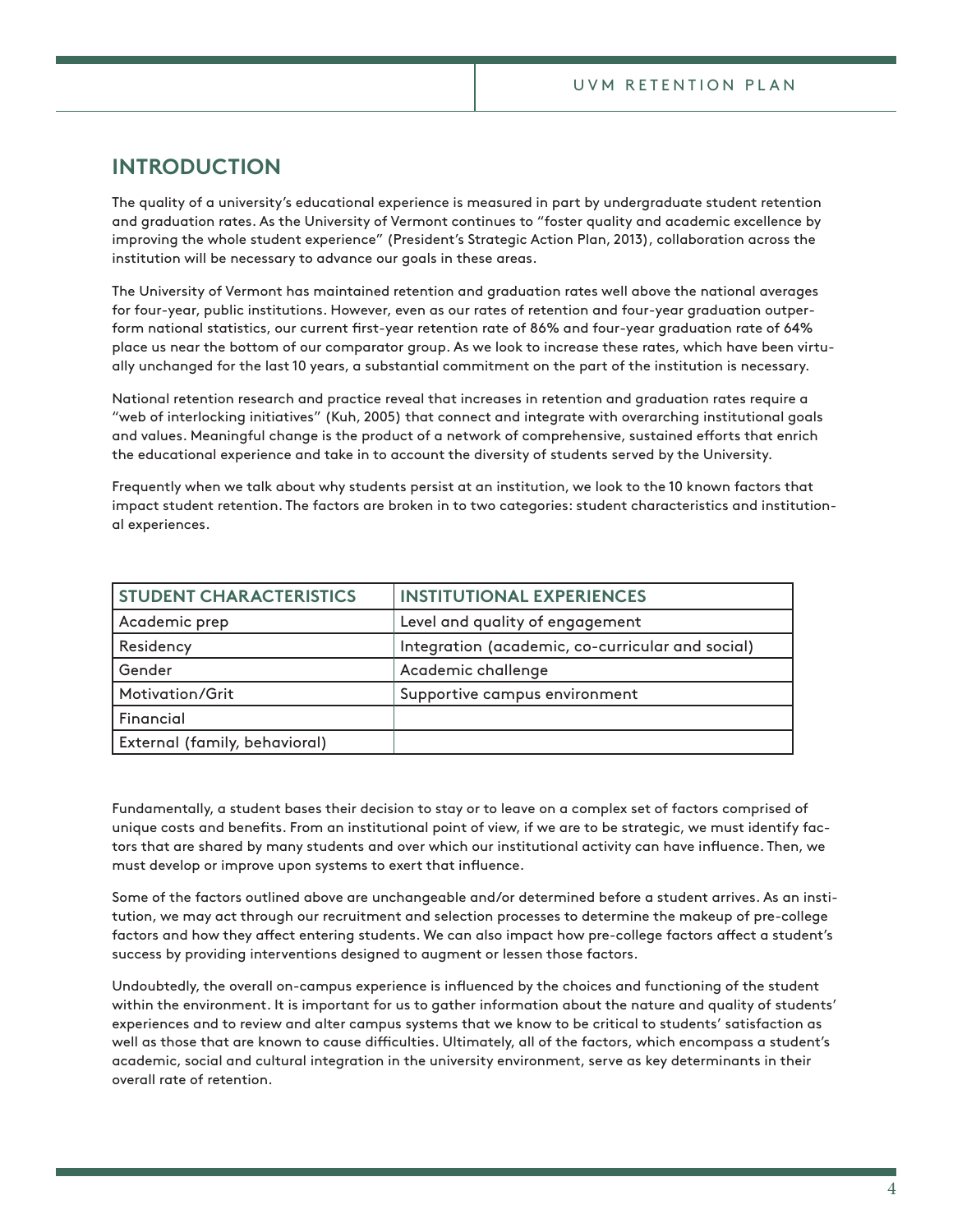# **CURRENT SITUATION**

The University of Vermont has turned substantial attention to the frst-year retention rate over the last fve years and has set a frst-year retention target of 90%. With the hiring of the Coordinator of Undergraduate Retention & Re-enrollment (now Coordinator of Strategic Retention) in April 2016, centralized processes for tracking details about students' reasons for departure have been implemented. Data from the Leave of Absence/Withdrawal form supports the notion that in-state students are retained at a higher rate than out of state students, and that many students are leaving due to individual circumstances or responses to some dissatisfaction with place. We know that there is potential to increase the retention of high achieving students who earn a grade-point average of 3.0 and above in their frst semester, and given the addition of the Catamount Commitment program, we should see gains in our retention of Pell-eligible, Vermont students.

The reports submitted to the Provost and President by each of the Deans in January 2017 clearly delineated the need for a software and retention tool that can facilitate consistent use of alerts and interventions by advisors.

## 1. RETENTION DATA

On average, we consistently lose:

- 14% of any entering frst year class by the start of their second year
- An additional 9-10% of second to third year students

## **Comparator School Retention Data**

The following list is generated by the Board of Trustees as comparison and aspirant institutions for the University of Vermont

| <b>SCHOOL</b>                        | <b>US NEWS RANK (2018)</b> | Avg. First-Year Retention Rate |
|--------------------------------------|----------------------------|--------------------------------|
| <b>Boston College</b>                | 32                         | 95%                            |
| <b>College of William &amp; Mary</b> | 32                         | 96%                            |
| <b>Boston University</b>             | 37                         | 93%                            |
| George Washington University         | 56                         | 92%                            |
| University of Connecticut            | 56                         | 93%                            |
| <b>Syracuse University</b>           | 61                         | 92%                            |
| Univ of Massachusetts-Amherst        | 75                         | 90%                            |
| <b>Binghamton University-SUNY</b>    | 87                         | 91%                            |
| Stony Brook-SUNY                     | 97                         | 90%                            |
| University of Vermont                | 97                         | 86%                            |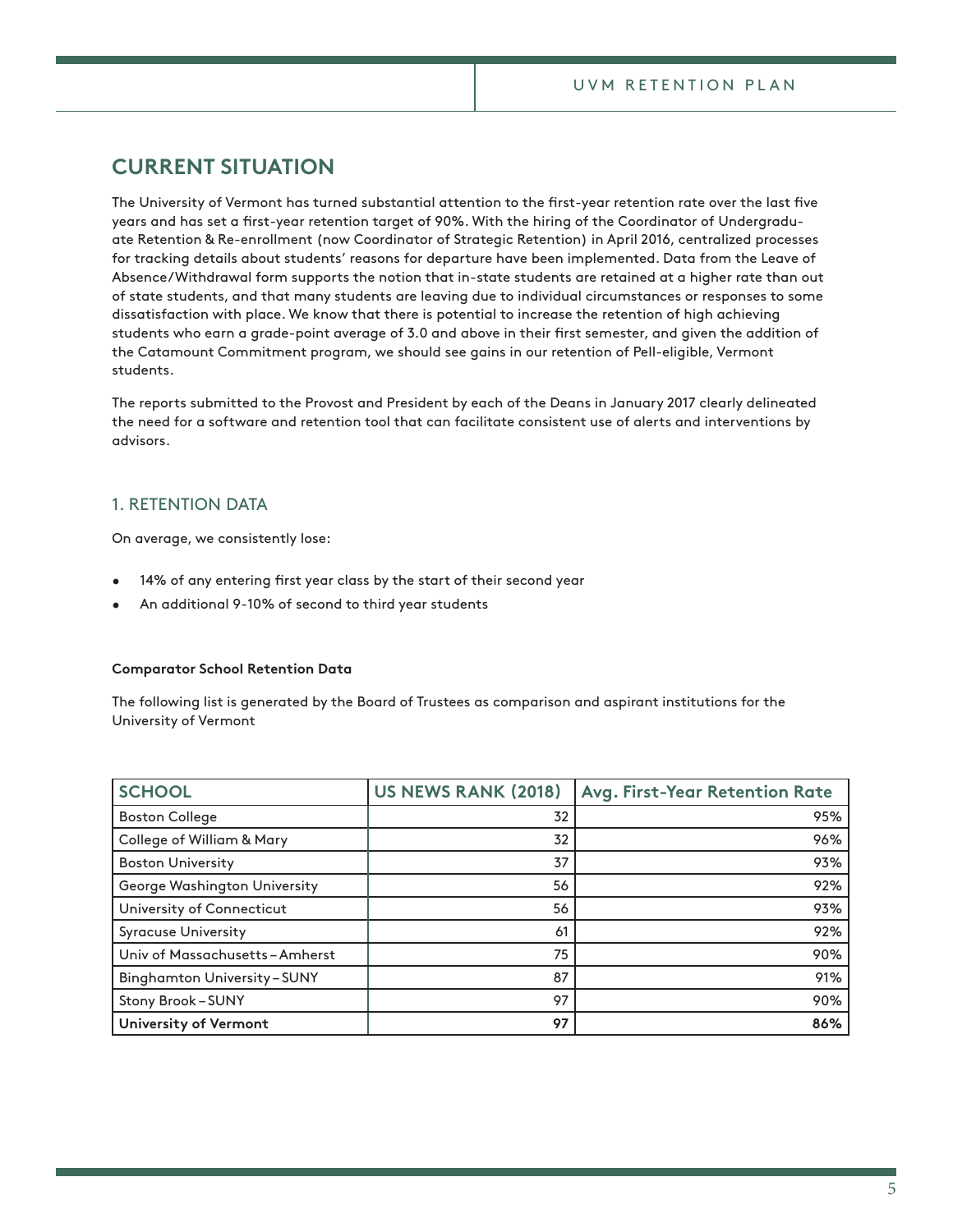## 2. FACTORS THAT IMPACT RETENTION

## **First-Year Retention by Residency**

|      | <b>VERMONT</b> | <b>OUT-OF-STATE</b> |
|------|----------------|---------------------|
| 2013 | 91.5%          | 85.3%               |
| 2014 | 88.6%          | 85.0%               |
| 2015 | 90.6%          | 85.6%               |
| 2016 | 90.3%          | 85.1%               |

## **First-Year Retention by Gender**

|      | <b>FEMALE</b> | <b>MALE</b> |
|------|---------------|-------------|
| 2013 | 87.1%         | 86.4%       |
| 2014 | 86.8%         | 84.7%       |
| 2015 | 88.6%         | 83.7%       |
| 2016 | 86.8%         | 85.3%       |

## **Pell-Eligible Student Retention by Residency**

|      | <b>VERMONT</b> | <b>OUT-OF-STATE</b> |
|------|----------------|---------------------|
| 2013 | 90.8%          | 81.7%               |
| 2014 | 84.9%          | 79.2%               |
| 2015 | 87.5%          | 80.9%               |
| 2016 | 90.3%          | 83.0%               |

## **Number of Students Who Left UVM by First Fall Semester Grade-Point-Average**

|                | <b>FALL 2013</b> | <b>FALL 2014</b> |    | <b>FALL 2015   FALL 2016  </b> |
|----------------|------------------|------------------|----|--------------------------------|
| $13.00 - 3.49$ | 69               | 62               | 86 | 103                            |
| $\sim$ 3.50    | 59               | 59               | 57 |                                |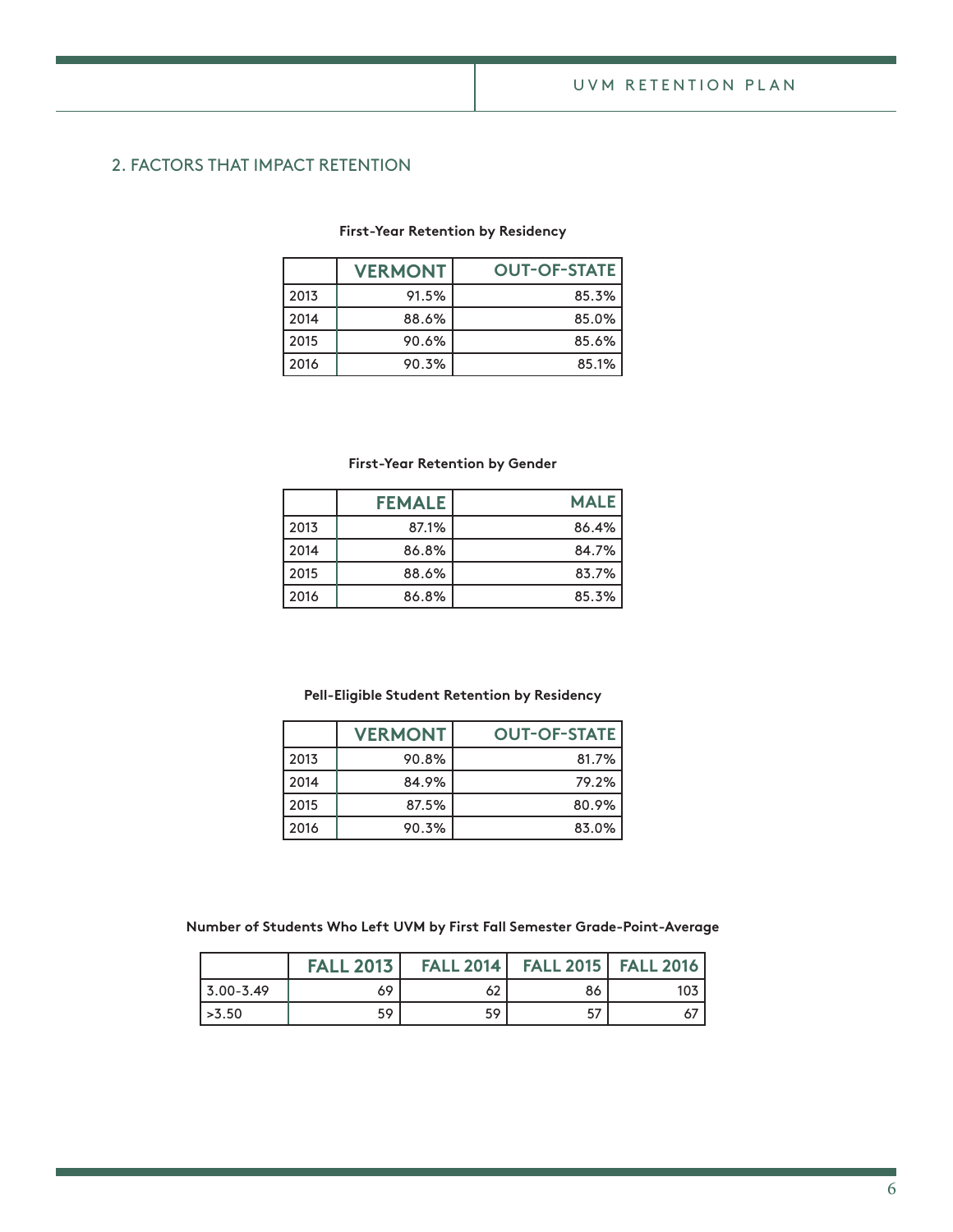### **Leave of Absence/Withdrawal Form Data**

Just over 340 LOA/Withdrawal Forms have been collected between January and February 20, 2018, with 226 of those students noting that they either plan to or will likely return.

Students are able to self-select the reasons for their departure from a short list of possible answers (see below). The reasons for departure noted on the completed forms are as follows: (*Note: Some students have listed more than one reason in their response*.)

| <b>REASONS FOR DEPARTURE</b>                                        | FIRST-TIME,<br><b>FIRST-YEARS</b> | <b>OTHER</b> | <b>TOTAL # OF</b><br><b>RESPONSES</b> |
|---------------------------------------------------------------------|-----------------------------------|--------------|---------------------------------------|
| Personal (individual circumstance)                                  | 35                                | 109          | 146                                   |
| Financial                                                           | 16                                | 54           | 70                                    |
| Medical: Mental Health                                              | 19                                | 50           | 69                                    |
| Academics                                                           | 16                                | 42           | 58                                    |
| <b>Campus Climate/Environment</b><br>(individual response to place) | 16                                | 32           | 48                                    |
| Medical: Other                                                      |                                   | 14           | 20                                    |
| No response                                                         | 8                                 |              |                                       |

#### **Personal:**

- I got an offer from a school more fitting to my interests.
- The soccer situation here didn't work out so I am going to another school to play.
- I have been accepted into the American Academy of Rome's Sustainable Food Program. I will be working 50 hours/week in a kitchen learning about how to incorporate sustainability as well as learning how to cook. I'm joining this program because I think it will further my development within the food system, launch me forward in my career, and allow me to take a stimulating break from school.
- My decision to leave mainly revolves around personal reasons. The social environment was not a right ft for me and the university lost its appeal because I was in a major that was not my passion. Therefore, my reason for going to UVM (to pursue a career in nursing) didn't make sense to me anymore.
- Found a job offer in my dream field with no degree required.

#### **Financial**

- After much thought I have decided to leave UVM to go back to my home state of California where I can get an education for a drastically lower tuition price and be closer to family. I have realized that Vermont is just not the right state for me to be in, so I am choosing to go back home.
- I am leaving UVM because it is too expensive, and I can go to school in the city for free tuition. I'm also looking for a more production-based flm program with more opportunities and Brooklyn College has that.
- I am transferring to my local community college to save money.
- Lost scholarship and unable to afford without.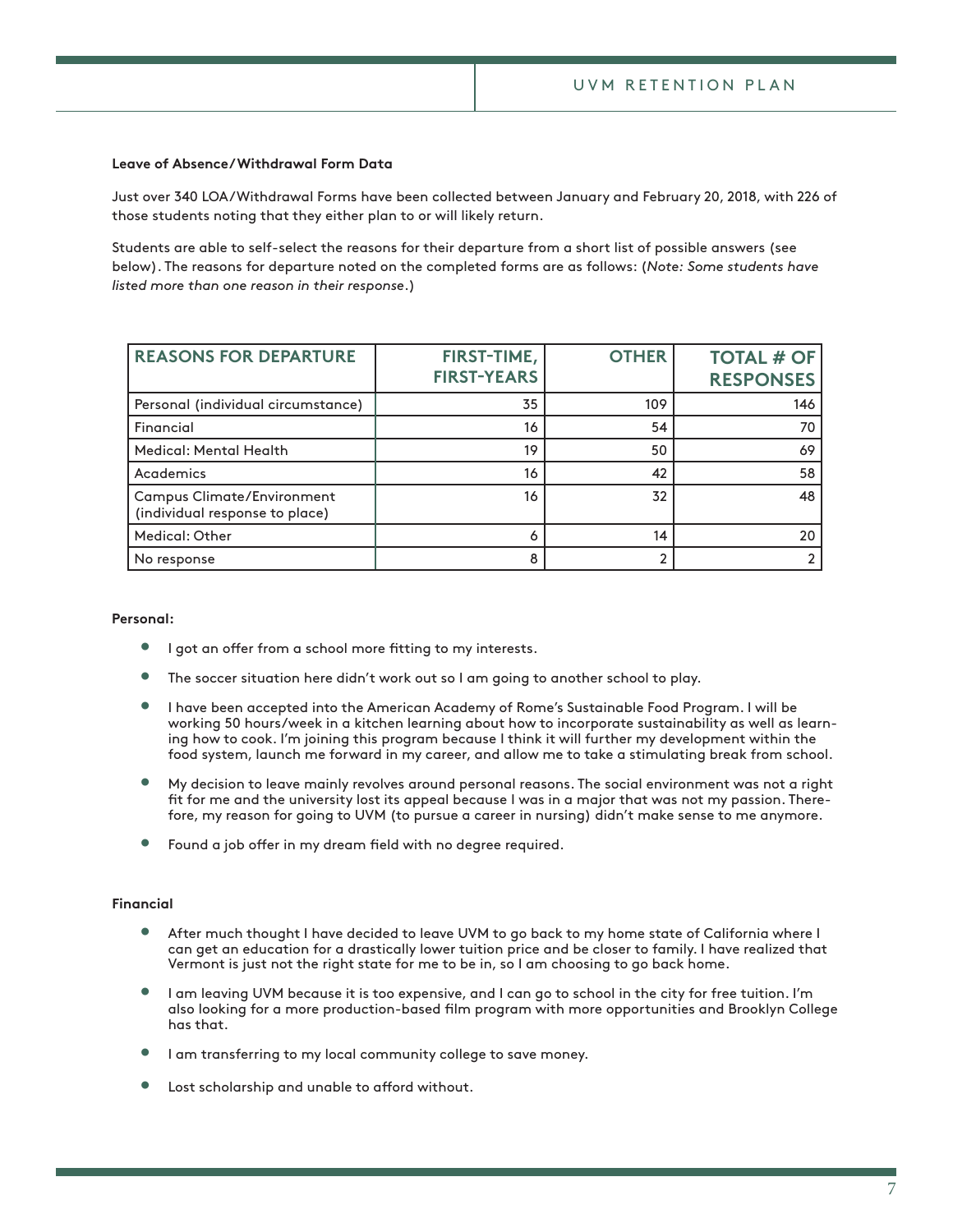## **Medical: Mental Health**

- I have been experiencing mental health issues that have made it difficult to do well here at the University.
- My mother committed suicide in Fall 2015 and by Fall 2016 I thought I was well enough to take on a rigorous college curriculum, but I was wrong. I have utilized the excellent supports provided to me through ACCESS but they did not help as much as I had hoped. I think that in this leave of absence (Spring 2018) and during the summer (2018), through weekly therapy, yoga, and more head space to focus on myself, I will be able to learn ways of coping or dealing with my issues. My graduation from UVM is very important to me but my ability to fully absorb the valuable education provided here is more important. I am requesting this leave of absence to be used as a pause in my schooling, so that I can get well in order to return and get the education I know UVM can give me.
- I'm having problems inside my own head that are creating other, more signifcant problems like grades in school. Because of this, I believe I need to take a semester of and stay at home and go to community college for a semester to pull myself together.
- I was hoping to work through some emotional trauma while still attending UVM but have recently realized I can't. It is consuming my life and effecting my work. I need to take time off to heal.

#### **Academics**

- Going abroad with SEA Semester, an abroad program not afliated with the University.
- In the beginning I really did not like UVM, so I decided to leave. After I gave it some time I met incredible people and really started to enjoy my time here. Unfortunately I got into Boston University, and while I started to have an incredible experience at UVM, I couldn't pass up this opportunity. I want to thank this school so much, UVM is truly an incredible school, and I am so lucky to have gone here even if only for a semester.
- I wish to pursue a career in the veterinary technology feld at a community college near my hometown. I was unsure of what I was going to end up doing with my major in Biology here at UVM and I fgured out what I wanted to do in the future. Thus, prompting me to look into schools that focus on the veterinary technology program.

#### **Campus Climate/Environment**

- I do not feel that UVM has a welcoming and inclusive social environment.
- I do not think UVM is a good ft for me. I have had the worst experience with residential life and nobody has been able to help.

## 3. DEAN'S RETENTION REPORTS

In January 2017, the Deans provided updates to their college/school retention plans. The following items were listed as obstacles to improving retention rates:

- Lack of a centralized, electronic advising system
- Lack of student data and predictive analytics
- Capacity/Resources to expand advising staff or expectation of faculty advisors
- Inconsistent use of available tools (academic alerts)
- Students coming to campus with complex personal challenges
- Cost/Solutions for students with fnancial needs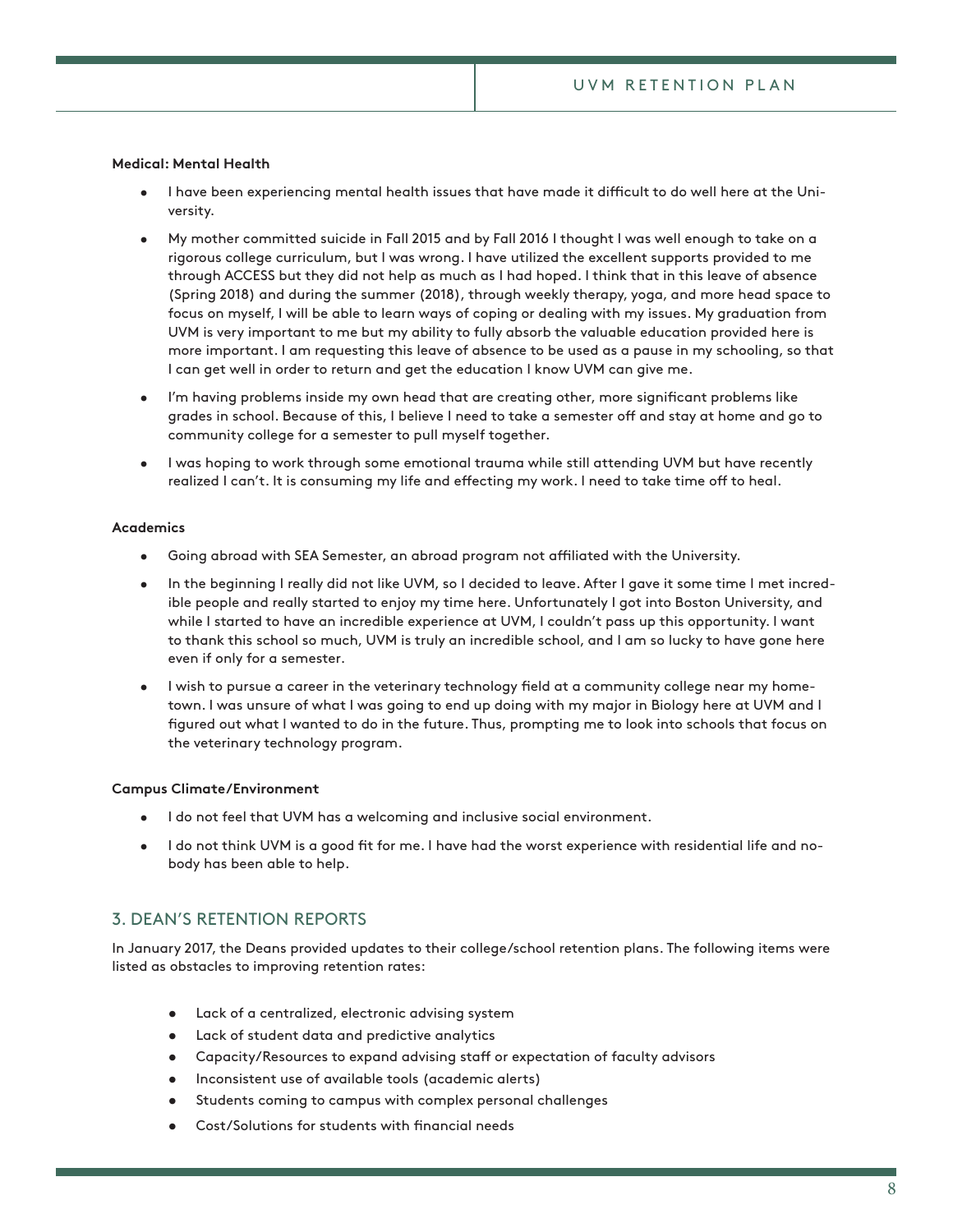# **STRATEGIES FOR IMPACTING CHANGE**

Based on national research, and our own fndings on retention and progression, we have identifed four major strategies that form the basis of our Action Plan:

- 1. Implement and maximize Education Advisory Board-Student Success Collaborative to best utilize predictive data and to synthesize communications efforts.
- 2. Coordinate intentional outreach and interventions for students based on known risk categories.
- 3. Expand upon and integrate First-Year Experience eforts to improve the level of engagement and integration of academic, co-curricular and social aspects of campus life.
- 4. Improve the quality of engagement and academic challenge for high-performing students.

# **COLLABORATING WITH STUDENT AFFAIRS**

The strategies in the Action Plan primarily focus on activities coordinated by the Division of Enrollment Management or the Colleges/Schools. There are numerous strategies coordinated throughout the Division of Student Afairs and other units, including the Division of Human Resources, Diversity and Multicultural Afairs, that are not included in this plan. These units will continue to be partners in providing a successful student experience and a larger all-encompassing plan will be provided in the future.

# **ACTION PLAN**

The following plan includes actions for continued effort or implementation during year one of execution of the Education Advisory Board-Student Success Collaborative software (SSC). We believe that we will best be able to use data and information gained from the SSC in our decision-making about additional tactics and priorities in reaching retention goals after this initial period of use. Looking forward, we will seek out places to create consistency and efficiency given the capabilities that exist within the software tool.

| <b>ACTION ITEM:</b>                   | Implement new advising and retention software-Education Advisory<br><b>Board-Student Success Collaborative.</b>                             |
|---------------------------------------|---------------------------------------------------------------------------------------------------------------------------------------------|
| PERSONS/GROUPS<br><b>RESPONSIBLE:</b> | Coordinator of Strategic Retention, Vice President for Enrollment Manage-<br>ment, Director of Office of Institutional Research, Registrar  |
| TIMELINE:                             | Summer 2018                                                                                                                                 |
| OUTCOME:                              | Improved communication, tracking and analytics of student data. Result-<br>ing in strategies and tactics to implement to improve retention. |

## STRATEGY 1: IMPLEMENT AND MAXIMIZE EAB/SSC: DATA AND COMMUNICATIONS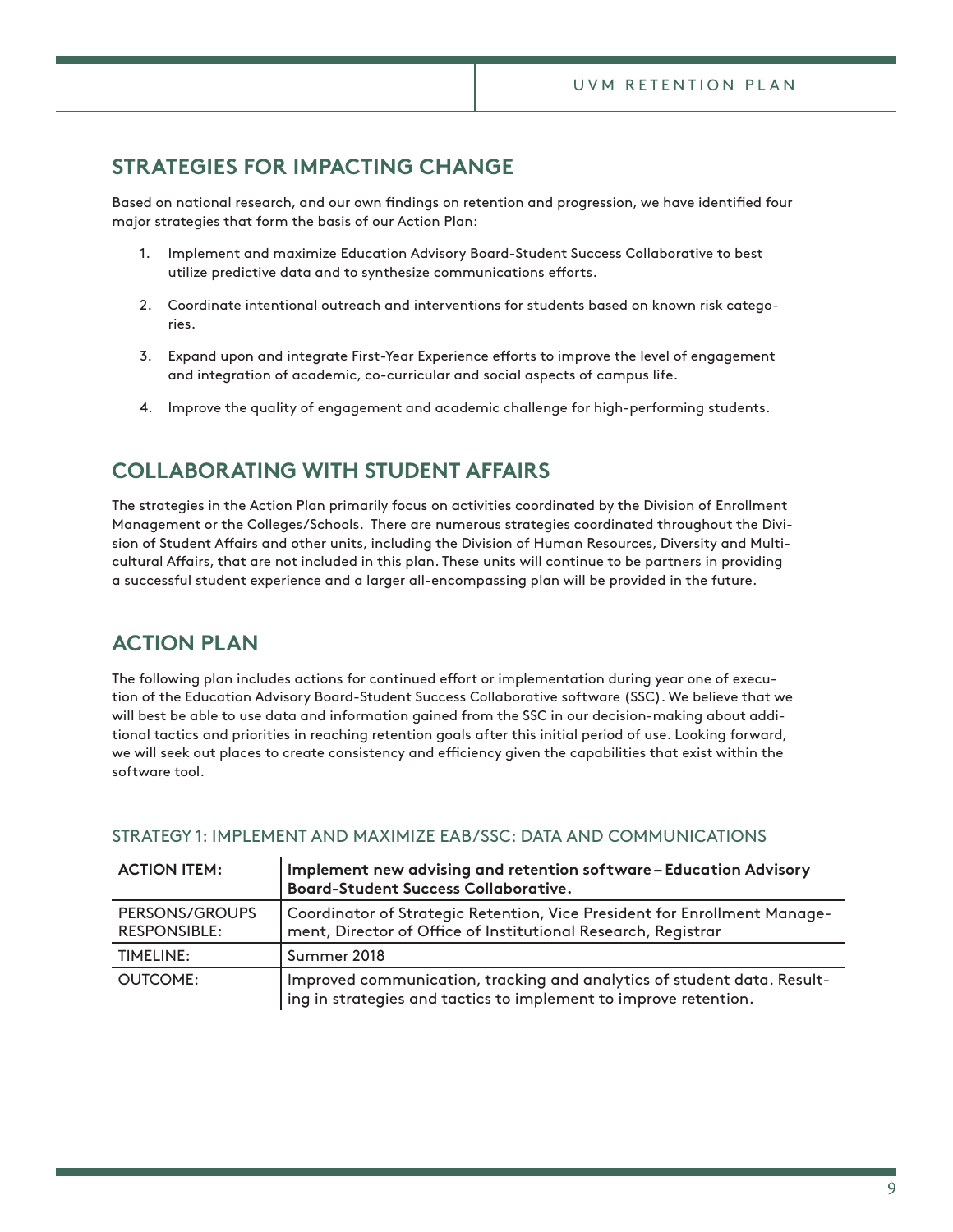| <b>ACTION ITEM:</b>                   | Evaluate and amend methods of messaging to students. Determine<br>common contact points and streamline communications within the<br>new EAB mobile application. Define interplay of MyUVM portal and EAB<br>application. |
|---------------------------------------|--------------------------------------------------------------------------------------------------------------------------------------------------------------------------------------------------------------------------|
| PERSONS/GROUPS<br><b>RESPONSIBLE:</b> | Vice President for Enrollment Management, Director (University Com-<br>munications), Marketing Director (Dean of Student's Office), Registrar's<br>Office, Coordinator of Strategic Retention                            |
| <b>TIMELINE:</b>                      | Spring 2018 and beyond                                                                                                                                                                                                   |
| <b>OUTCOME:</b>                       | Improved communication to students allowing for more information<br>choices and a successful transition.                                                                                                                 |

| <b>ACTION ITEM:</b>                   | Following EAB implementation, explore use of course planning tools (i.e.<br>the 4-Year Plan of Study) within DegreeWorks and possible integration<br>with EAB system. |
|---------------------------------------|-----------------------------------------------------------------------------------------------------------------------------------------------------------------------|
| PERSONS/GROUPS<br><b>RESPONSIBLE:</b> | Vice President for Enrollment Management, Registrar                                                                                                                   |
| <b>TIMELINE:</b>                      | <b>Fall 2019</b>                                                                                                                                                      |
| <b>OUTCOME:</b>                       | If feasible, help students better plan for future semester course enroll-<br>ment; aid departments in longer term capacity-building.                                  |

## **STRATEGY 2: AT-RISK OUTREACH AND INTERVENTION**

| <b>ACTION ITEM:</b>                   | Initiate strategic, systematized communications<br>and interventions with students who:<br>Do not register in a timely way during the course registration period<br>$\bullet$<br>Submit requests for academic transcripts<br>$\bullet$<br>Attempt to drop their last class during the add/drop window of<br>$\bullet$<br>each fall/spring semester<br>Do not register and who achieve a 3.0 grade-point-average or high-<br>$\bullet$<br>er in their first or second year |
|---------------------------------------|---------------------------------------------------------------------------------------------------------------------------------------------------------------------------------------------------------------------------------------------------------------------------------------------------------------------------------------------------------------------------------------------------------------------------------------------------------------------------|
| PERSONS/GROUPS<br><b>RESPONSIBLE:</b> | Coordinator of Strategic Retention, Assistant Coordinator of Retention,<br>Registrar's Office, Assistant Deans (Student Services)                                                                                                                                                                                                                                                                                                                                         |
| TIMELINE:                             | Existing action item                                                                                                                                                                                                                                                                                                                                                                                                                                                      |
| <b>OUTCOME:</b>                       | Ability to collect information from students who are not satisfied with<br>their UVM experience and/or assist students who need help in overcoming<br>an obstacle to continue their education (financial, etc.)                                                                                                                                                                                                                                                           |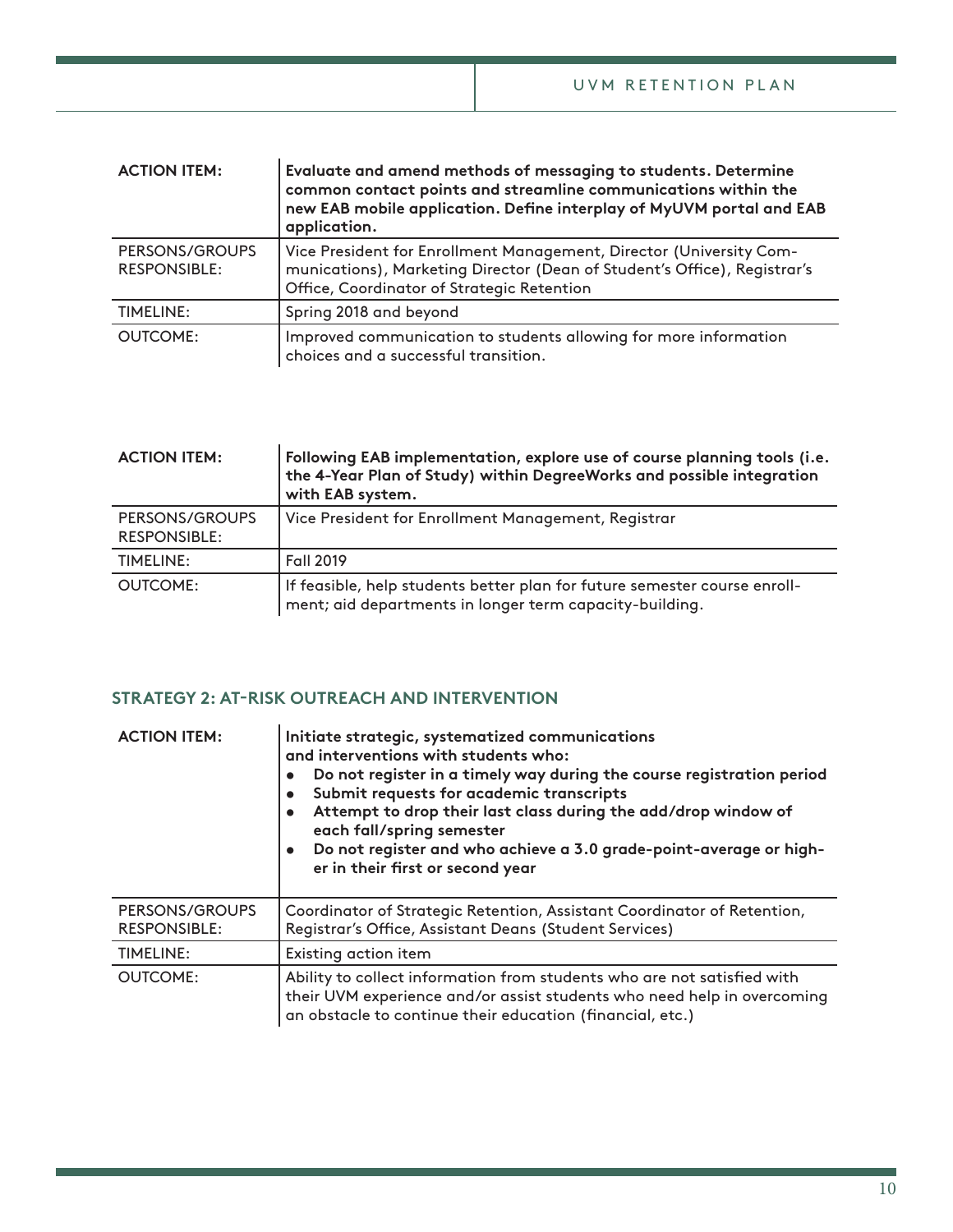| <b>ACTION ITEM:</b>                   | Require that students who earn below a 2.0 GPA in their first fall semes-<br>ter meet with an advisor to create a success plan. Plan should involve<br>regular check ins and can utilize model to be created by Coordinator of<br>Strategic Retention or that which is desired by college/school.                                                                                                                                                                                        |
|---------------------------------------|------------------------------------------------------------------------------------------------------------------------------------------------------------------------------------------------------------------------------------------------------------------------------------------------------------------------------------------------------------------------------------------------------------------------------------------------------------------------------------------|
| PERSONS/GROUPS<br><b>RESPONSIBLE:</b> | Assistant Deans (Student Services), College/School Faculty, Coordinator<br>of Strategic Retention                                                                                                                                                                                                                                                                                                                                                                                        |
| <b>TIMELINE:</b>                      | In place for use following Fall 2018                                                                                                                                                                                                                                                                                                                                                                                                                                                     |
| <b>OUTCOME:</b>                       | Early, consistent assistance provided to at risk students; improved reten-<br>tion of FTFY who do poorly in academics during fall semester.                                                                                                                                                                                                                                                                                                                                              |
| <b>ACTION ITEM:</b>                   | Annually extract and review list of first year students who are not<br>retained by college/school with Deans. Provide analysis of data gained<br>on this population via the Leave of Absence/Withdrawal form, incorpo-<br>rating details known about students by Student Financial Services and<br>Office of Institutional Research (i.e. ACE, learning community involve-<br>ment). In collaboration with colleges/schools, generate school-specific<br>strategies given data insights. |
| PERSONS/GROUPS<br><b>RESPONSIBLE:</b> | Deans, Vice President for Enrollment Management,<br><b>Coordinator of Strategic Retention</b>                                                                                                                                                                                                                                                                                                                                                                                            |
| <b>TIMELINE:</b>                      | Existing action item-meetings with Deans and VP for Enrollment<br>Management to take place in Fall 2017.                                                                                                                                                                                                                                                                                                                                                                                 |
| <b>OUTCOME:</b>                       | Education and sharing to improve data collection and<br>brainstorm ideas.                                                                                                                                                                                                                                                                                                                                                                                                                |
| <b>ACTION ITEM:</b>                   | Employ the Student Success Collaborative to track academic alert<br>warnings (i.e. grade point average, number and type of alerts) and<br>collaborate with college/schools to train advisors on implementation of<br>early intervention processes.                                                                                                                                                                                                                                       |
| PERSONS/GROUPS<br><b>RESPONSIBLE:</b> | Coordinator of Strategic Retention, Assistant<br>Deans (Student Services)                                                                                                                                                                                                                                                                                                                                                                                                                |
| TIMELINE:                             | Will be rolled out with SSC Go Live in Fall 2018.                                                                                                                                                                                                                                                                                                                                                                                                                                        |
| <b>OUTCOME:</b>                       | Improved business process for academic alerts and follow-up procedures<br>to track and connect with students who may be struggling earlier in the<br>semester.                                                                                                                                                                                                                                                                                                                           |
| <b>ACTION ITEM:</b>                   | Institute consistent, timely communication with students demonstrat-<br>ing high-risk academic performance markers including, poor perfor-<br>mance in first year courses, dropping a class in first fall semester and<br>maintenance of less than full time status.                                                                                                                                                                                                                     |
| PERSONS/GROUPS<br><b>RESPONSIBLE:</b> | Coordinator of Strategic Retention, Registrar's Office, Office of<br><b>Institutional Research</b>                                                                                                                                                                                                                                                                                                                                                                                       |
| <b>TIMELINE:</b>                      | Will be rolled out with SSC Go Live in Fall 2018                                                                                                                                                                                                                                                                                                                                                                                                                                         |
| <b>OUTCOME:</b>                       | Allow advisors to target students who need assistance and provide<br>resources for success.                                                                                                                                                                                                                                                                                                                                                                                              |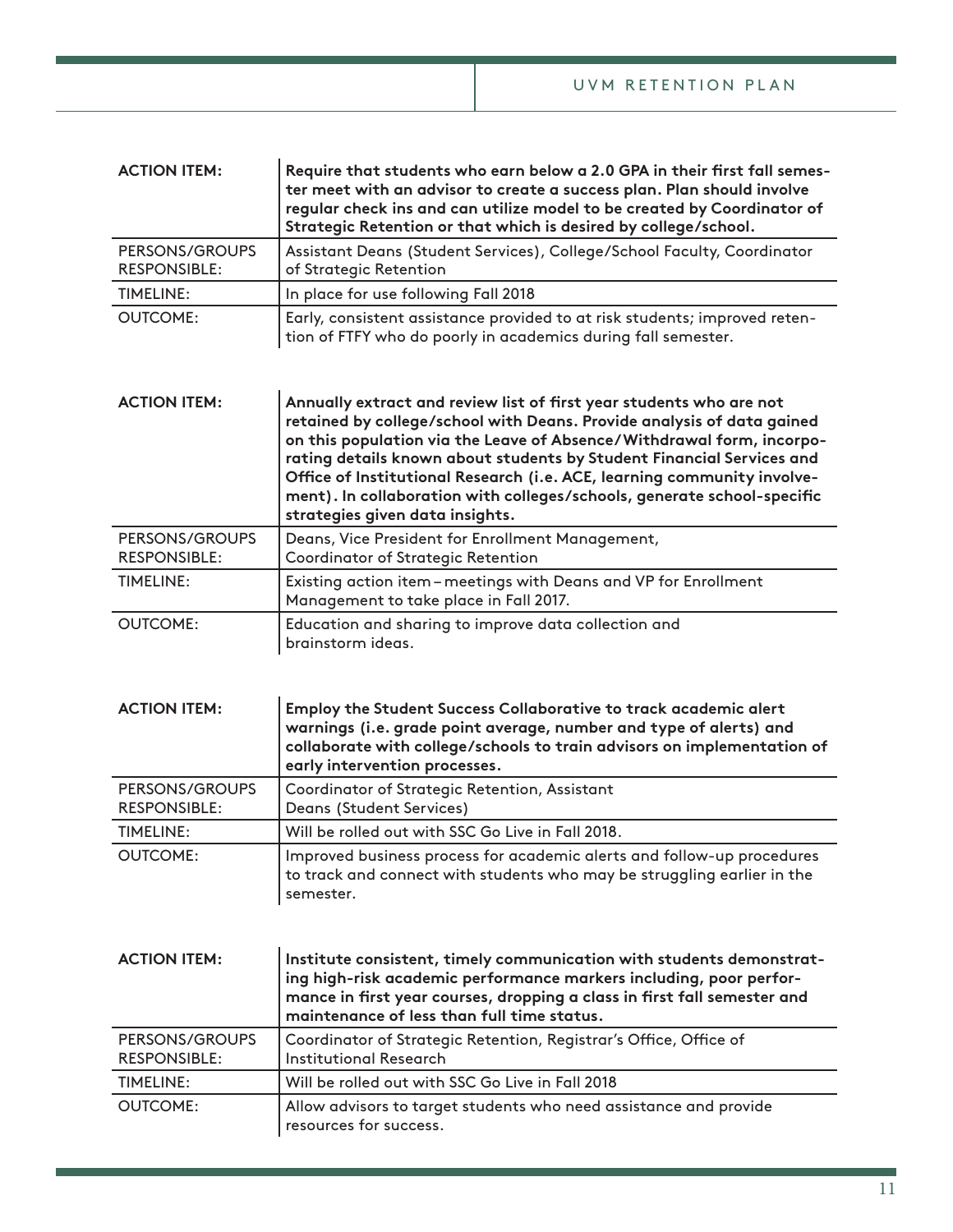| <b>ACTION ITEM:</b>                   | Track success of special interest student cohorts and provide commu-<br>nication and enrichment activities. These cohorts include: Catamount<br>Commitment stu-dents, students from the partnership schools,<br>Abenaki and New Americans. |
|---------------------------------------|--------------------------------------------------------------------------------------------------------------------------------------------------------------------------------------------------------------------------------------------|
| PERSONS/GROUPS<br><b>RESPONSIBLE:</b> | Associate Director of Diversity Recruitment, Coordinator of Strategic<br><b>Retention, Student Financial Services</b>                                                                                                                      |
| <b>TIMELINE:</b>                      | Existing action item                                                                                                                                                                                                                       |
| OUTCOME:                              | Improved sense of belonging, personalized attention, and increased<br>enrollment and retention of these student populations.                                                                                                               |

| <b>ACTION ITEM:</b>                   | Analyze retention data from the second to third year. Determine which<br>students may be at risk and recommend strategies. |
|---------------------------------------|----------------------------------------------------------------------------------------------------------------------------|
| PERSONS/GROUPS<br><b>RESPONSIBLE:</b> | Coordinator of Strategic Retention, Office of Institutional Research                                                       |
| TIMELINE:                             | Late Fall 2018-Spring 2019                                                                                                 |
| OUTCOME:                              | Creation of strategies and activities to compliment the FYE program.                                                       |

| <b>ACTION ITEM:</b>                   | Evaluate and revise holistic admissions process to better predict fit and<br>consider academic preparedness. Utilize information in retention<br>forecasting. |
|---------------------------------------|---------------------------------------------------------------------------------------------------------------------------------------------------------------|
| PERSONS/GROUPS<br><b>RESPONSIBLE:</b> | Director of Admissions Office, Vice President for Enrollment Management,<br>Data Analyst (VPEM), Office of Institutional Research                             |
| <b>TIMELINE:</b>                      | Fall 2018 and beyond                                                                                                                                          |
| <b>OUTCOME:</b>                       | Improved overall student satisfaction and academic fit and experience.                                                                                        |

| <b>ACTION ITEM:</b>                   | Develop a strategy to better predict course demand, classroom space<br>needs and how to leverage sum-mer course offerings, including offer-<br>ings for interna-tional students, to support on-time graduation. |
|---------------------------------------|-----------------------------------------------------------------------------------------------------------------------------------------------------------------------------------------------------------------|
| PERSONS/GROUPS<br><b>RESPONSIBLE:</b> | Vice President for Enrollment Management, Registrar, Deans/Associate<br>Deans                                                                                                                                   |
| <b>TIMELINE:</b>                      | Spring 2019                                                                                                                                                                                                     |
| <b>OUTCOME:</b>                       | Improved registration experience and overall academic experience<br>relating to improved progression rates.                                                                                                     |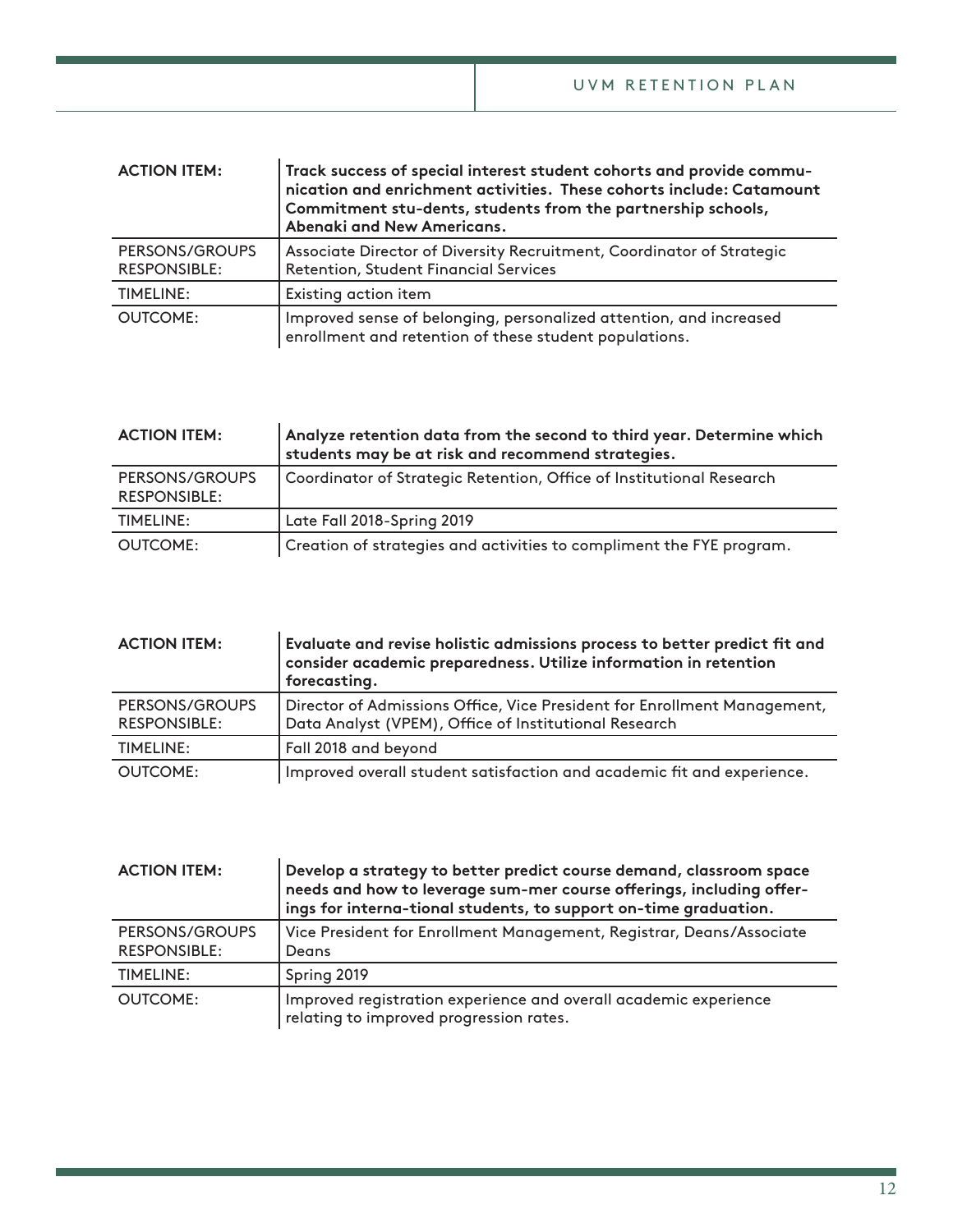| <b>ACTION ITEM:</b>                   | Conduct outreach to students who complete the medical withdrawal<br>process and are looking to return to campus prior to the recommended<br>one-semester time away. Ensure that students returning from a med-<br>ical withdrawal receive required support, as needed, from colleges/<br>schools and other campus resources (i.e. CAPS, Residential Life,<br>Student Health, etc.) |
|---------------------------------------|------------------------------------------------------------------------------------------------------------------------------------------------------------------------------------------------------------------------------------------------------------------------------------------------------------------------------------------------------------------------------------|
| PERSONS/GROUPS<br><b>RESPONSIBLE:</b> | Assistant Dean of Students for Retention, Coordina-tor of Strategic<br>Retention                                                                                                                                                                                                                                                                                                   |
| TIMELINE:                             | Existing action item                                                                                                                                                                                                                                                                                                                                                               |
| OUTCOME:                              | Reduction of students who take multiple "stop-outs" delaying graduation<br>and/or completion.                                                                                                                                                                                                                                                                                      |

## **STRATEGY 3: EXPANSION AND INTEGRATION OF FIRST-YEAR EXPERIENCE EFFORTS**

| <b>ACTION ITEM:</b>                   | Analyze and present data gained from the annual 6-week survey<br>completed by first-time, first-years, sophomores and transfer students<br>and provide strategies for improvement. Complete personalized<br>outreach to students requesting follow up within survey.<br>(Data is presented to Provost's Academic Leadership Council, Associate<br>Deans, Faculty Senate, Student Affairs Leadership and Student Services<br>Collaborative.) |
|---------------------------------------|---------------------------------------------------------------------------------------------------------------------------------------------------------------------------------------------------------------------------------------------------------------------------------------------------------------------------------------------------------------------------------------------------------------------------------------------|
| PERSONS/GROUPS<br><b>RESPONSIBLE:</b> | Student Affairs Senior Assessment and Technology Specialist, Coordinator<br>of Strategic Retention, Assistant Dean of Students for Retention, Assistant<br><b>Coordinator of Retention</b>                                                                                                                                                                                                                                                  |
| TIMELINE:                             | Existing action item                                                                                                                                                                                                                                                                                                                                                                                                                        |
| <b>OUTCOME:</b>                       | Improve student experience, and provide information to faculty and staff<br>to implement strategies when appropriate.                                                                                                                                                                                                                                                                                                                       |

| <b>ACTION ITEM:</b>                   | Authentically engage faculty in providing proactive, personalized<br>support to students via mentoring programs, such as the Catamount<br>Commitment Mentor Program, and/or within residential learning<br>communities. |
|---------------------------------------|-------------------------------------------------------------------------------------------------------------------------------------------------------------------------------------------------------------------------|
| PERSONS/GROUPS<br><b>RESPONSIBLE:</b> | Deans/Associate Deans, Vice Provost of Student Affairs, Director of<br>Residential Life, Coordinator of Strategic Retention, Assistant Coordinator<br>of Retention                                                      |
| <b>TIMELINE:</b>                      | Existing action item                                                                                                                                                                                                    |
| <b>OUTCOME:</b>                       | Improved sense of belonging, personalized attention, and increased<br>enrollment and retention of these student populations.                                                                                            |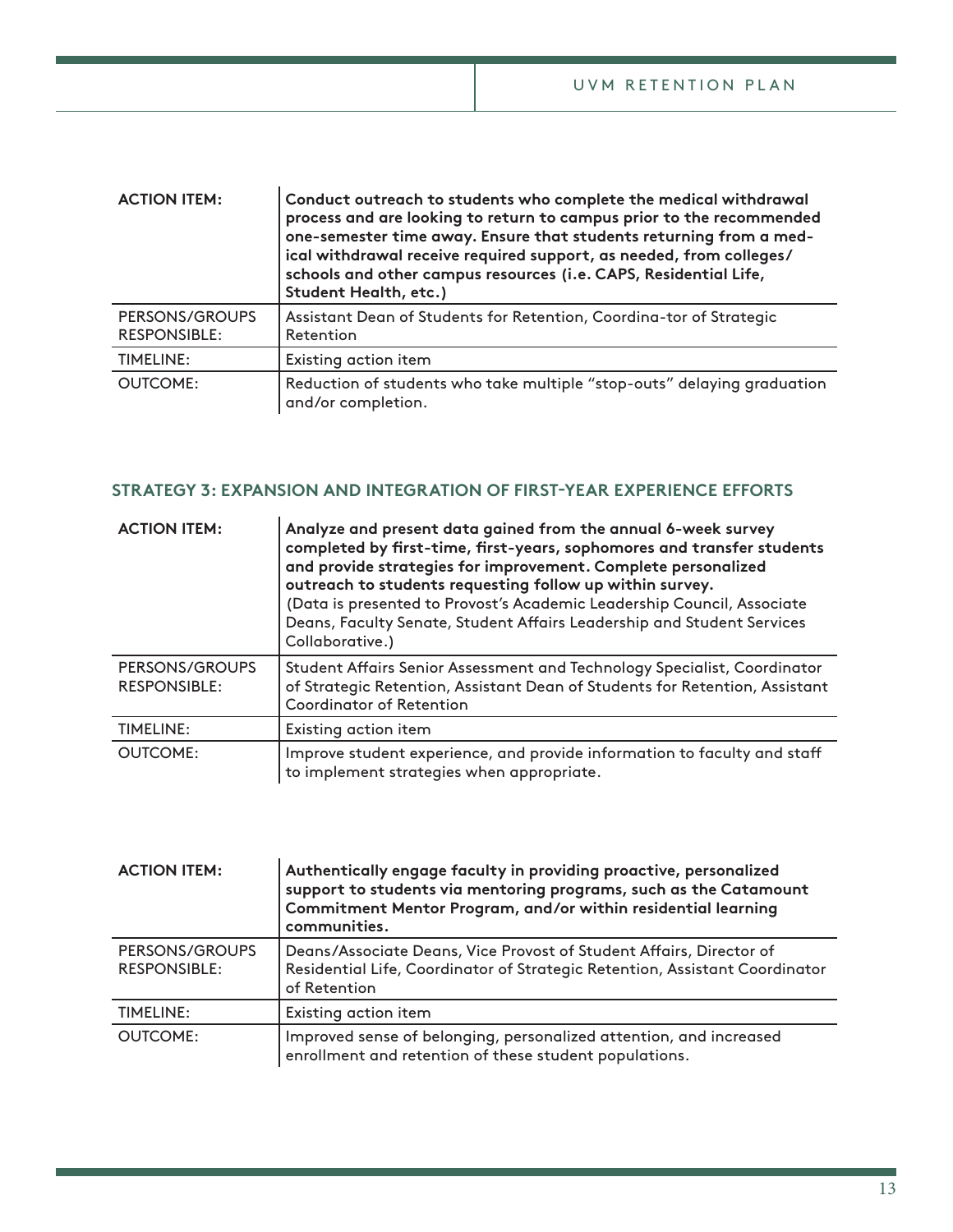| <b>ACTION ITEM:</b>                   | Adjust housing assignments to October for returning students                                                                                                                                                                                                                                                                                                           |
|---------------------------------------|------------------------------------------------------------------------------------------------------------------------------------------------------------------------------------------------------------------------------------------------------------------------------------------------------------------------------------------------------------------------|
| PERSONS/GROUPS<br><b>RESPONSIBLE:</b> | <b>Residential Life</b>                                                                                                                                                                                                                                                                                                                                                |
| <b>TIMELINE:</b>                      | Existing action item                                                                                                                                                                                                                                                                                                                                                   |
| <b>OUTCOME:</b>                       | Improve sense of belonging by encouraging behaviors that indicate a<br>student's desire to return to UVM early in their first year. Ability to track<br>students who do not complete this item early on, to impact change.                                                                                                                                             |
| <b>ACTION ITEM:</b>                   | Require first-year students to meet with academic advisors within first<br>six weeks of a new semester for broad advising conversation. Encour-<br>aged topics for discussion to include: academics (i.e. course sched-<br>uling), career goals and plans, activities other than coursework (i.e.<br>committees, student groups) and course topics, ideas or concepts. |
| PERSONS/GROUPS<br><b>RESPONSIBLE:</b> | Provost, Vice President for Enrollment Management, Deans                                                                                                                                                                                                                                                                                                               |
| <b>TIMELINE:</b>                      | Make active in Fall 2018.                                                                                                                                                                                                                                                                                                                                              |
| <b>OUTCOME:</b>                       | Early intervention to assist students who may be struggling academically<br>or socially. Improved sense of belonging and personalized attention lead-<br>ing to increased student satisfaction.                                                                                                                                                                        |

| <b>ACTION ITEM:</b>                   | Require first-year students to meet with academic advisors prior to<br>spring course registration. Encouraged topics for discussion to include:<br>academics (i.e. course scheduling), career goals and plans, activities<br>other than coursework (i.e. committees, student groups) and course<br>topics, ideas or concepts. |
|---------------------------------------|-------------------------------------------------------------------------------------------------------------------------------------------------------------------------------------------------------------------------------------------------------------------------------------------------------------------------------|
| PERSONS/GROUPS<br><b>RESPONSIBLE:</b> | Provost, Vice President for Enrollment Management, Coordinator of<br><b>Strategic Retention, Deans</b>                                                                                                                                                                                                                        |
| TIMELINE:                             | Make active in Spring 2019.                                                                                                                                                                                                                                                                                                   |
| <b>OUTCOME:</b>                       | Better understanding of academic requirements, and improved<br>progression rates.                                                                                                                                                                                                                                             |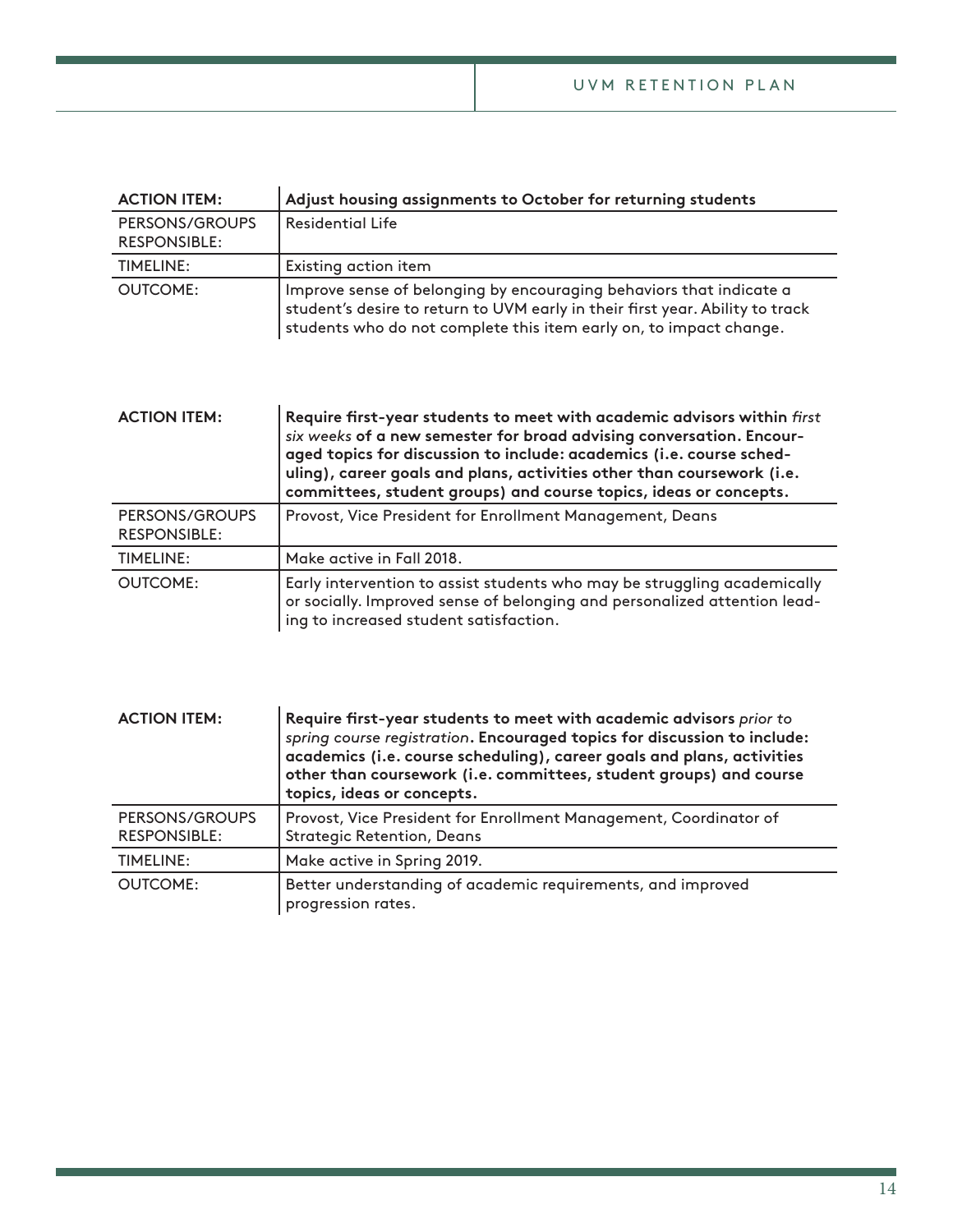| <b>ACTION ITEM:</b>                   | Re-examine messaging after admissions acceptance. Incite college/<br>school participation during Orientation and Welcome Week program-<br>ming by incorporating academically-focused events and messaging. |
|---------------------------------------|------------------------------------------------------------------------------------------------------------------------------------------------------------------------------------------------------------|
| PERSONS/GROUPS<br><b>RESPONSIBLE:</b> | Director of Center for Academic Success, Deans, Assistant Deans (Student<br>Services), Director of Marketing (Student Affairs)                                                                             |
| TIMELINE:                             | Existing action item                                                                                                                                                                                       |
| <b>OUTCOME:</b>                       | Cultivate an early affinity with the academic aspects<br>of the institution and foster student engagement<br>with high impact practices in their first year.                                               |

| <b>ACTION ITEM:</b>                   | Fully implement the FYE strategic plan by Fall 2019, including 100 per-<br>cent of new students living in learning communities. |
|---------------------------------------|---------------------------------------------------------------------------------------------------------------------------------|
| PERSONS/GROUPS<br><b>RESPONSIBLE:</b> | l FYE Committee                                                                                                                 |
| <b>TIMELINE:</b>                      | Fall 2019                                                                                                                       |
| <b>OUTCOME:</b>                       | Improved student satisfaction and engagement with peers, faculty and<br>staff. Improved sense of belonging.                     |

## **STRATEGY 4: ENGAGING AND CHALLENGING**

 $\mathbf{r}$ 

| <b>ACTION ITEM:</b>                   | Provide a congratulatory letter to students who achieve a 3.0<br>grade-point-average or higher after first semester. Encourage involve-<br>ment in high impact/leadership activities and host a recognition event<br>for students who have a 3.5 or above at start of spring semester. |
|---------------------------------------|----------------------------------------------------------------------------------------------------------------------------------------------------------------------------------------------------------------------------------------------------------------------------------------|
| PERSONS/GROUPS<br><b>RESPONSIBLE:</b> | Coordinator of Strategic Retention, Vice President for Enrollment<br>Management                                                                                                                                                                                                        |
| <b>TIMELINE:</b>                      | Spring 2018                                                                                                                                                                                                                                                                            |
| <b>OUTCOME:</b>                       | Improved sense of belonging to students and engagement in high impact<br>and/or academically-focused activities.                                                                                                                                                                       |

| <b>ACTION ITEM:</b>                   | Create or enhance engagement and leadership opportunities within the<br>colleges/schools (i.e. experiential learning elements, first year advisory<br>boards, academically focused student clubs, etc.) |
|---------------------------------------|---------------------------------------------------------------------------------------------------------------------------------------------------------------------------------------------------------|
| PERSONS/GROUPS<br><b>RESPONSIBLE:</b> | Deans/Associate Deans, Coordinator of Strategic Retention                                                                                                                                               |
| TIMELINE:                             | Spring 2018 and beyond                                                                                                                                                                                  |
| <b>OUTCOME:</b>                       | Improved sense of belonging to students and engagement in high impact<br>and/or academically-focused activities.                                                                                        |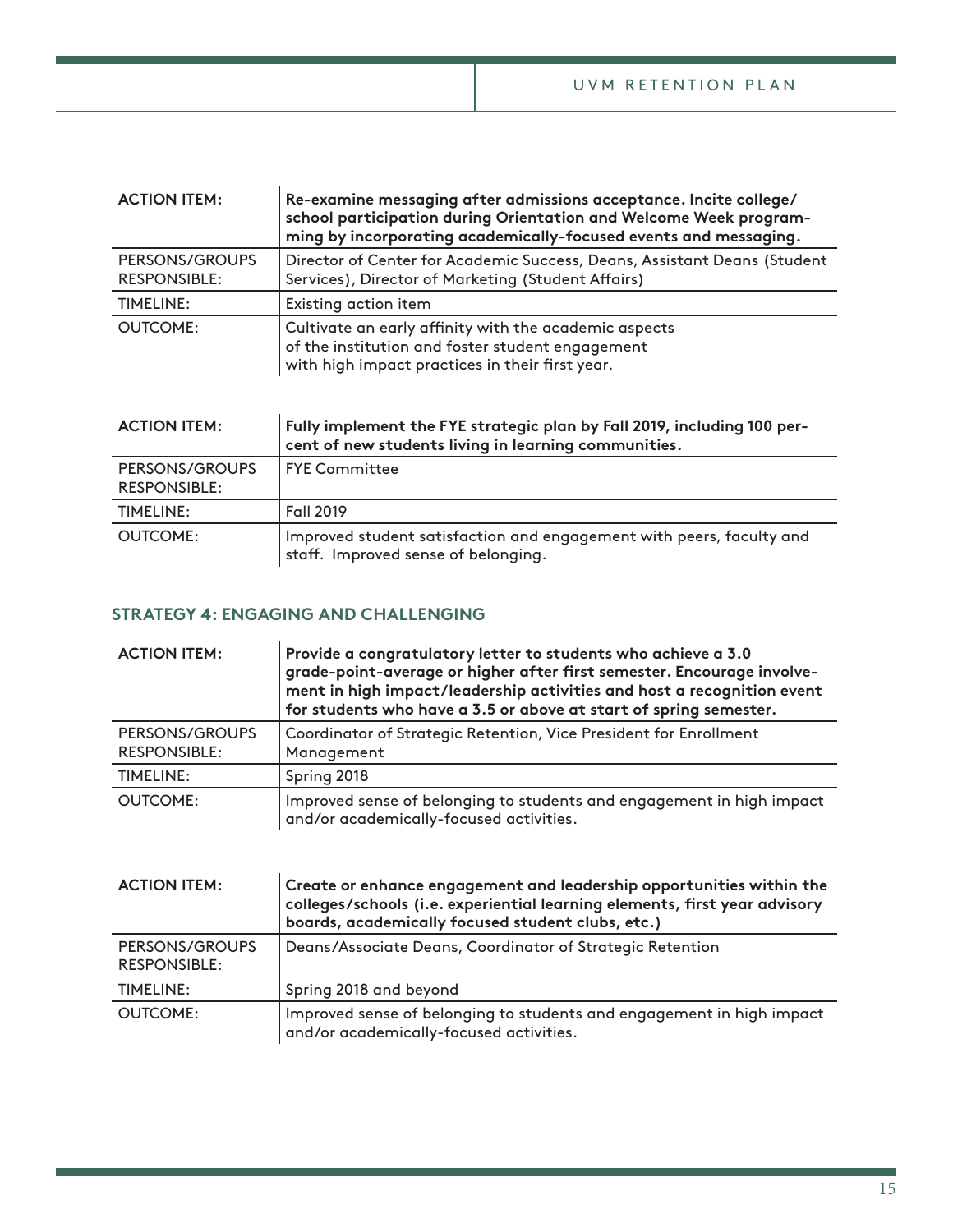| <b>ACTION ITEM:</b>                   | Work collaboratively with colleges/schools to create strategies for<br>retention using ACE score and first fall performance data to better<br>engage high ability students. |
|---------------------------------------|-----------------------------------------------------------------------------------------------------------------------------------------------------------------------------|
| PERSONS/GROUPS<br><b>RESPONSIBLE:</b> | Vice President for Enrollment Management, Director of Institutional<br>Research                                                                                             |
| <b>TIMELINE:</b>                      | Existing action item                                                                                                                                                        |
| <b>OUTCOME:</b>                       | Improved sense of belonging to students and engagement in high impact<br>and/or academically- focused activities.                                                           |

## **ORGANIZATIONAL STRUCTURE FOR RETENTION-RELATED INITIATIVES**

## **Education Advisory Board**

The Education Advisory Board (EAB) will be a valued partner to the University of Vermont as we implement and begin to utilize the Student Success Collaborative software. Based on their experience having helped hundreds of institutions with software implementation, we trust that they will provide clear expectations and guidelines, comprehensive project planning and project management support. EAB also ofers onsite orientation, guided training and ongoing support sharing best practices and tips to optimize the value of the software and analytics.

Once implementation is complete, the University of Vermont will engage with EAB through the annual summit meant to foster networking and collaboration among cohort institutions. We'll also have access to a national dataset that can reveal high-level insight and allow for benchmarking. Finally, we can participate in web-conferences and utilize publications shared by the EAB to gain student success ideas, training, best practices and innovations.

## **Vice President of Enrollment Management Retention Positions**

The Coordinator of Strategic Retention and the Assistant Coordinator of Undergraduate Retention and Re-enrollment will work collaboratively with the academic colleges and schools and a variety of campus stakeholders to implement the Student Success Collaborative software and provide best practices in student retention strategies.

## **Student Retention Action Plan Committee**

The Coordinator of Undergraduate Retention will work with a committee with representatives from each of the college/schools to assist with the implementation of the Student Retention Action Plan. This group will determine critical data needs, review the status of college/school specifc initiatives, and progress against the Student Retention Action Plan.

## **Colleges/Schools**

The colleges/schools ofer unique perspectives on the challenges and potential tactics that can be utilized to retain and graduate students. As we look to enact the Student Retention Action Plan, the colleges/schools will need to be on board and must consider the action items a priority. It will be critical that college/school eforts complement and reinforce the Plan.

## **Comparator Institutions**

As we formalize our retention strategies and consider where the greatest impact lies, we will undertake a review of other institutions that we know have been successful. Visits to these institutions, such as Georgia State and Stony Brook, may be planned, and we will interact with similar institutions through professional conferences and the EAB summit.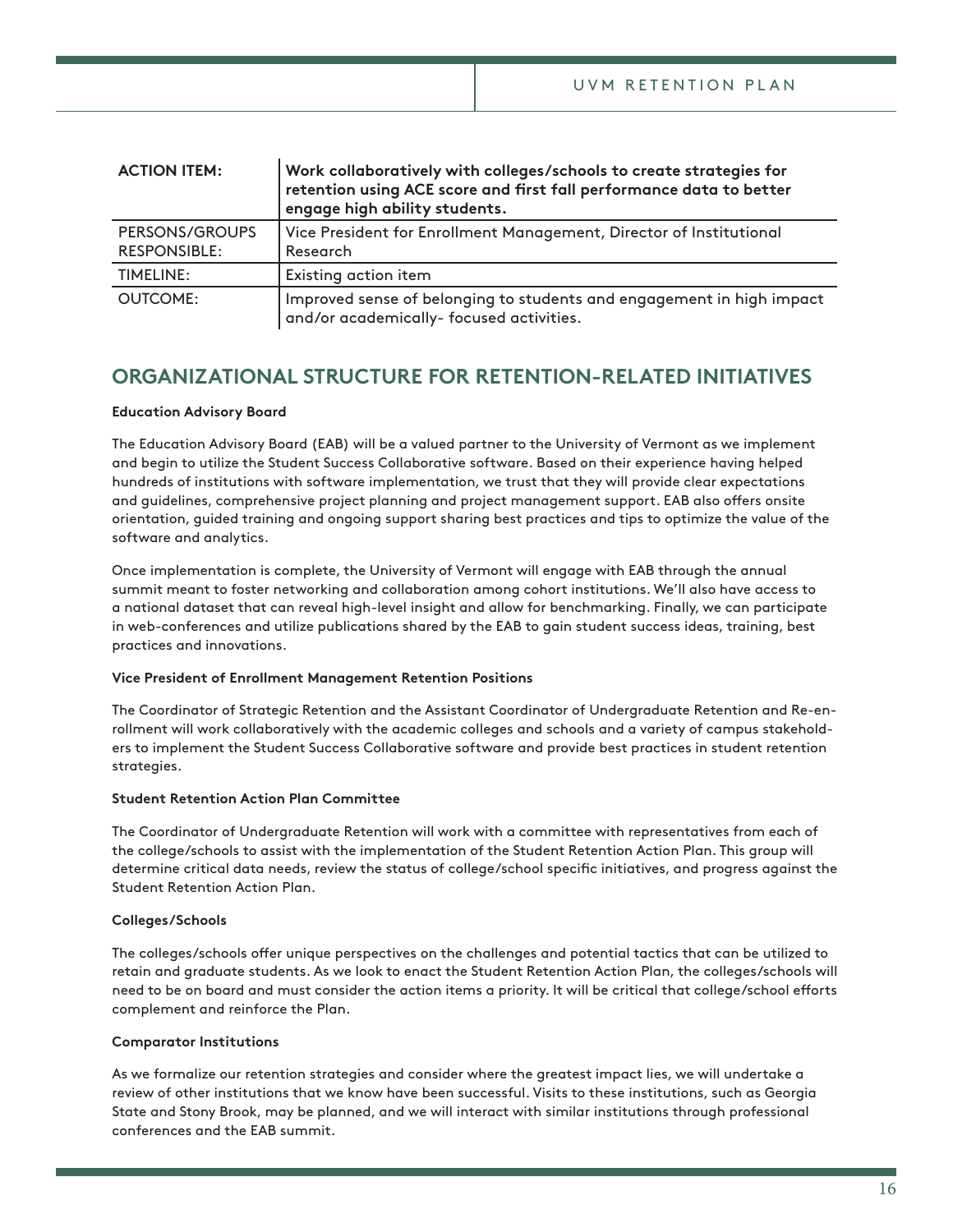# **RECOMMENDATIONS FOR BEST PRACTICES IN RETENTION**

In the Fall of 2017, the Vice President of Enrollment Management and Coordinator of Strategic Retention met with the Deans and Student Services staff from each of the seven colleges/schools. In addition to the items outlined in the Action Plan, the following are best practices in retention gleaned from the conversations:

- 1. Colleges/schools benefit from the use of a survey designed to prompt interventions with students who are not flagged solely based on their academic record.
- 2. Advisor(s) should communicate with students prior to the frst day of classes in order to create early association to the college/school and university. Ideally, students will meet with or have some interaction with advisors during Orientation and again in late August.
- 3. Colleges/schools should be deliberate in informing students about who their advisor is, why they should visit with their advisor and what they should expect from the advising relationship.
- 4. First Year Seminar courses are most efective when they introduce students to college/school expectations, major oferings and career pathways and academic and co-curricular opportunities for engagement.
- 5. High achieving frst-year students should be informed of and exposed to engagement opportunities in high impact practices, within the college/school and campus-wide, after the fall semester, if not before.
- 6. In addition to monitoring students of concern, faculty should track and share names of students of promise (i.e. who do well academically, who are active and involved in college/school) with Dean's offices. This practice can lead to timely recognition and nudging, causing students to feel noticed and connected.